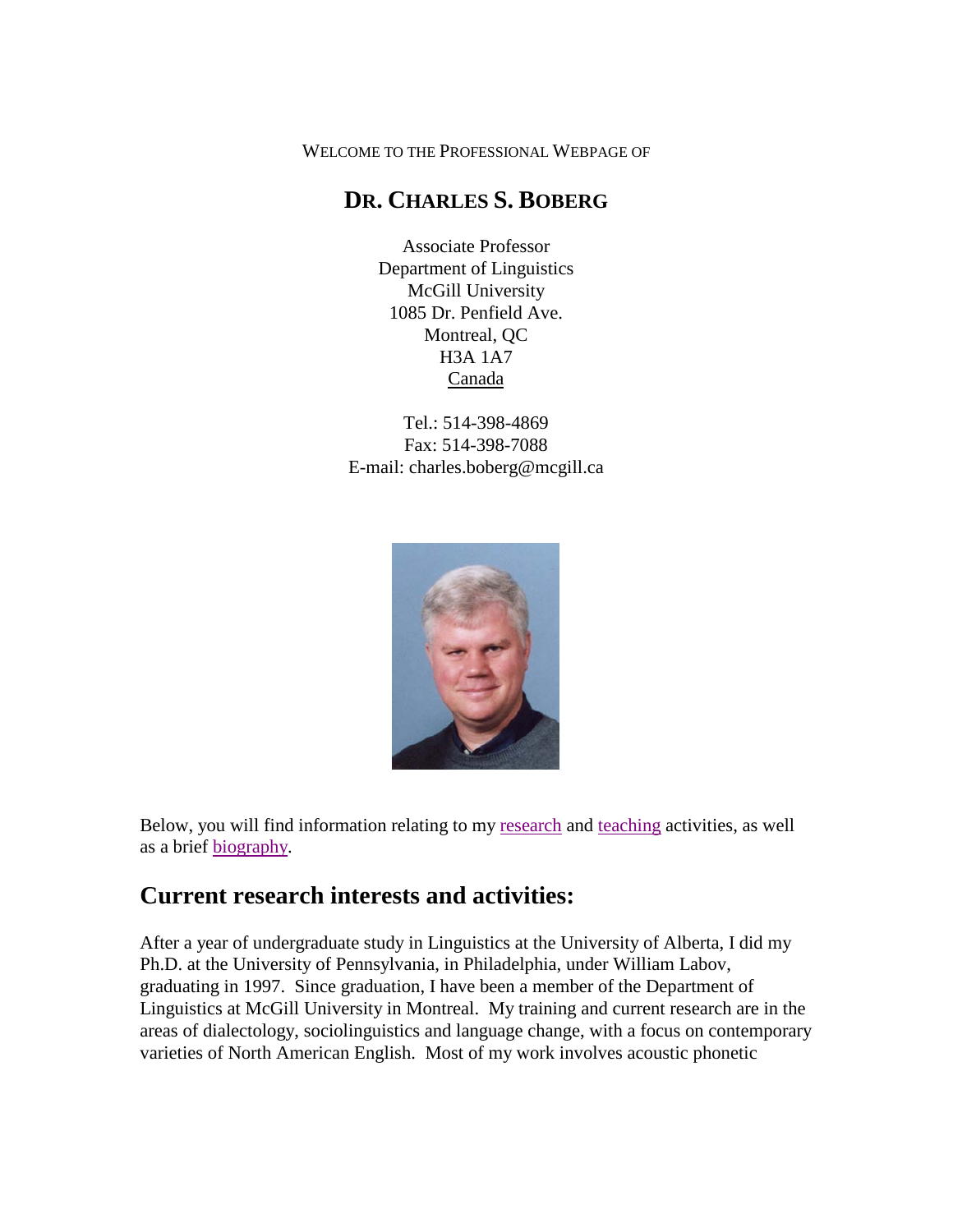analysis, but I have also developed and reported on a survey of lexical (vocabulary) variation. My publications address four main topics:

#### **1) Canadian English: Variation and change**

- Boberg, Charles. In press. "Standard Canadian English." In Raymond Hickey, ed., *Standards of English: Codified Varieties around the World* (Cambridge: Cambridge University Press).
- Boberg, Charles. 2010. *[The English Language in Canada: Status, History and](http://www.cambridge.org/us/catalogue/catalogue.asp?isbn=9780521874328)  Comparative Analysis.* [Cambridge, U.K.: Cambridge University Press.](http://www.cambridge.org/us/catalogue/catalogue.asp?isbn=9780521874328)
- Boberg, Charles. 2008. "Canadian English vocabulary: National and regional variants." *Anglistik* 19/2: 65-79.
- Boberg, Charles. 2008. "Regional phonetic differentiation in Standard Canadian English." *Journal of English Linguistics* 36/2: 129-154.
- Boberg, Charles. 2004. "Canadian English." In Bernd Kortmann and Edgar W. Schneider, eds., *A Handbook of varieties of English: the Americas and the Caribbean*. Berlin: Mouton/de Gruyter. 351-365.

#### **2) North American English: Variation and change**

- Boberg, Charles. In preparation. "Ethnic dialects in North American English." In Terttu Nevalainen and Elizabeth Traugott, eds., *Rethinking Approaches to the History of English* (Oxford: Oxford University Press).
- Labov, William, Sharon Ash, and Charles Boberg. 2006. *Atlas of North American English: Phonetics, Phonology and Sound Change*. Berlin: Mouton/de Gruyter.
- Boberg, Charles. 2005. "The North American Regional Vocabulary Survey: Renewing the study of lexical variation in North American English." *American Speech* 80/1: 22- 60.
- Boberg, Charles. 2001. "The Phonological Status of Western New England." *American Speech* 76: 3-29.
- Guy, Gregory, and Charles Boberg. 1997. "Inherent variability and the obligatory contour principle." *Language Variation and Change* 9: 149-164.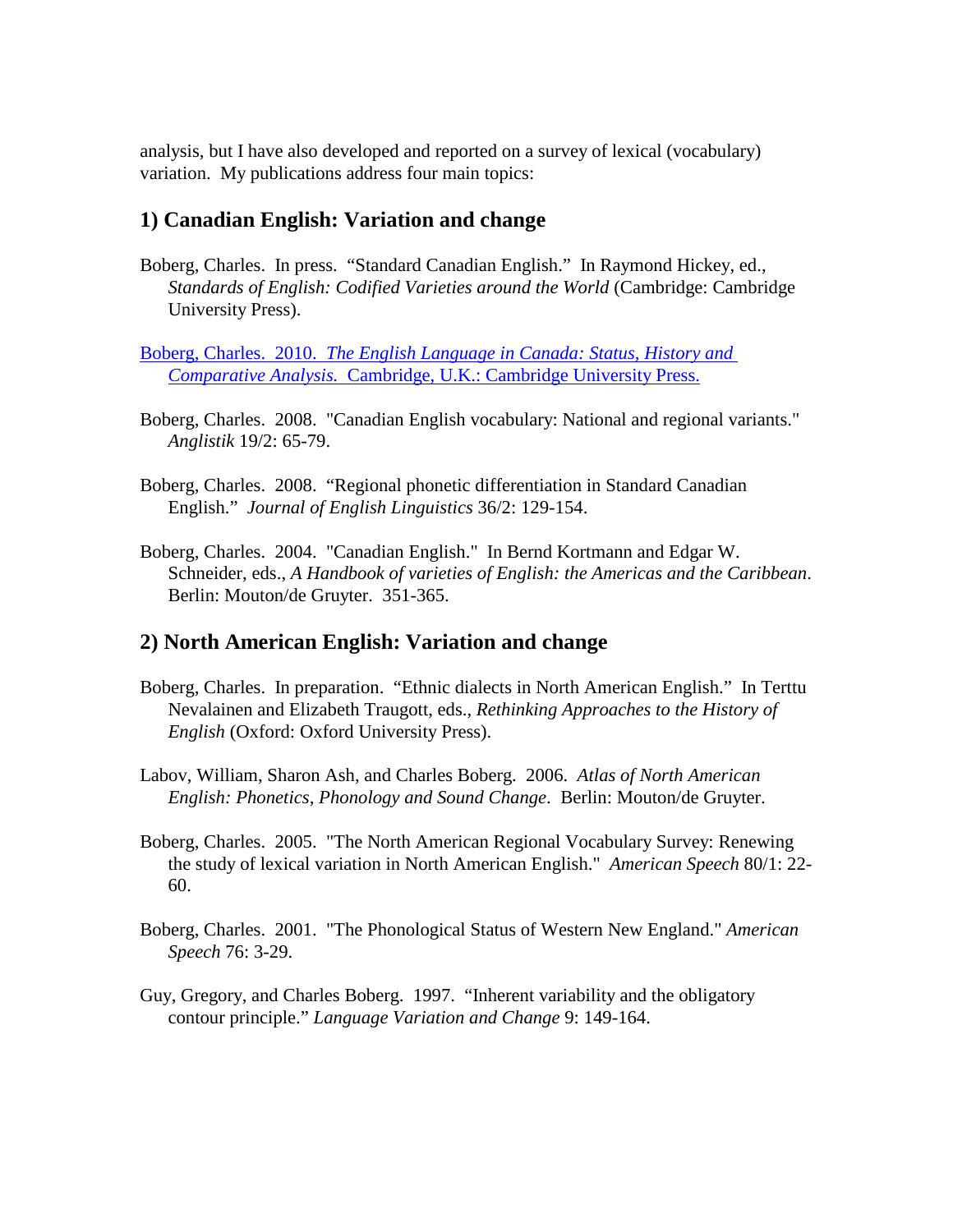#### **3) 'Foreign-a' (***pasta***,** *lava***, etc.): Variation and change**

- Boberg, Charles. 2009. "The Emergence of a new phoneme: Foreign (a) in Canadian English." *Language Variation and Change* 21/3: 355-380.
- Boberg, Charles. 2000. "Geolinguistic diffusion and the U.S.-Canada border." *Language Variation and Change* 12: 1-24.
- Boberg, Charles. 1999. "The attitudinal component of variation in American English foreign (a) nativization." *Journal of Language and Social Psychology* 18: 49-61.
- Boberg, Charles. 1997. *Variation and change in the nativization of foreign (a) in English*. Unpublished doctoral dissertation, University of Pennsylvania.

#### **4) Montreal English: Ethnicity; variation and change**

- Boberg, Charles. 2005. "The Canadian Shift in Montreal." *Language Variation and Change* 17/2: 133-154.
- Boberg, Charles. 2004. "Ethnic Patterns in the Phonetics of Montreal English." *Journal of Sociolinguistics* 8/4: 538-568.
- Boberg, Charles. 2004. "The Dialect Topography of Montreal." *English World-Wide* 25/2: 171-198.
- Boberg, Charles. 2004. "Real and apparent time in language change: Late adoption of changes in Montreal English." *American Speech* 79/4: 250-269.

### <span id="page-2-0"></span>**Teaching at McGill University:**

I have been an instructor in McGill University's Department of Linguistics since 1997. In 2004, I was awarded the Principal's Prize for Excellence in Teaching. My regular course offerings are:

**LING 320 (Sociolinguistics 1)**. This is a general introduction to language variation and change, focused mainly on sociolinguistics (the study of the relations between language and society) but also including about a week of lectures on each of dialectology (the study of regional variation in language) and historical linguistics (the study of language change) as well. The sociolinguistics component includes both quantitative or correlational sociolinguistics (investigating correlations between linguistic behavior and social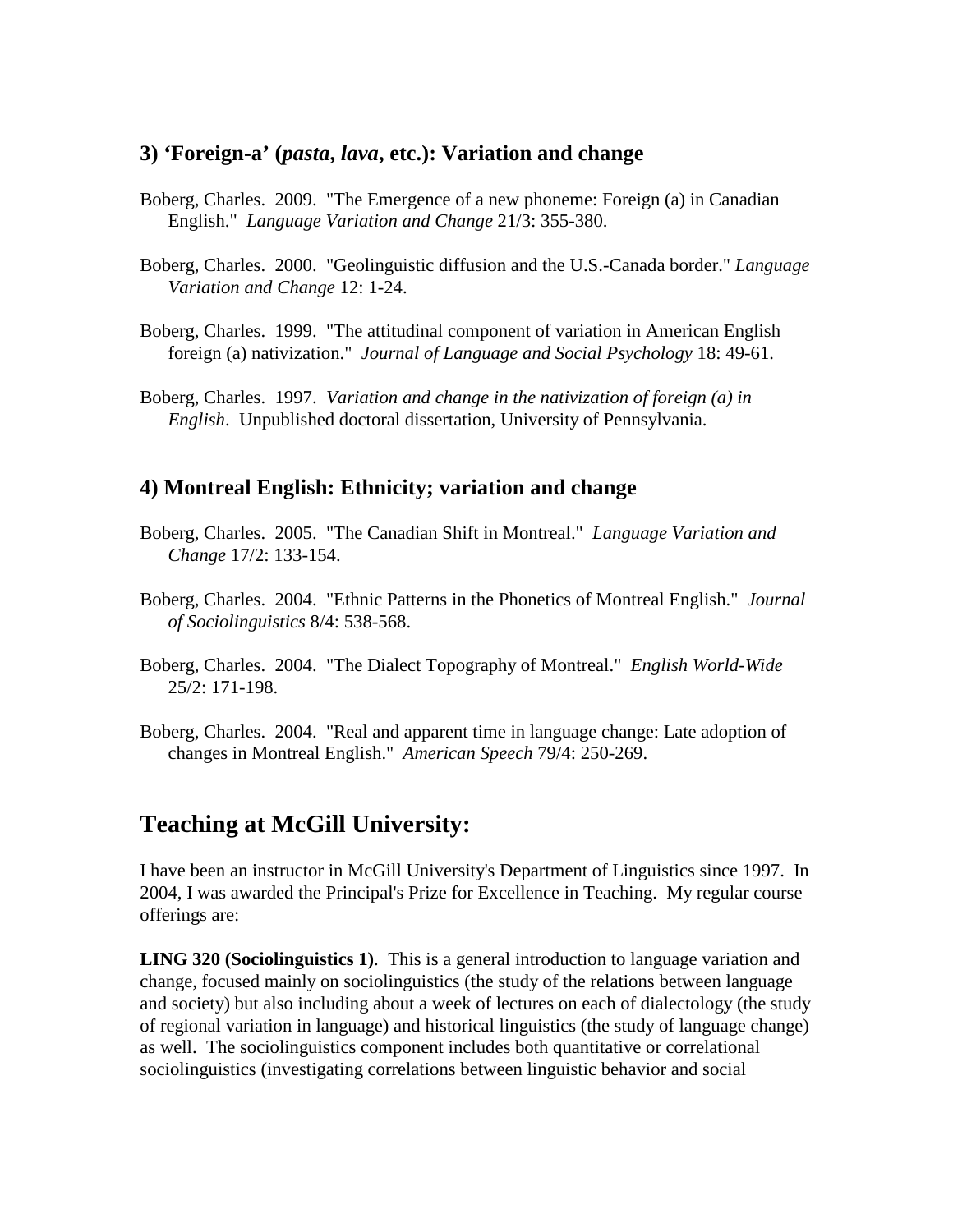categories, like age, sex or social class) and "macro-sociolinguistics", which includes a wide range of topics dealing with the social context of language, from contact among languages to linguistic anthropology, the sociology of language and language planning. The textbook for this course is Ronald Wardhaugh's *Introduction to Sociolinguistics* (Wiley-Blackwell).

**LING 425 (Historical Linguistics)**. This is an introduction to the study of language change, focusing on the comparative method of historical reconstruction, that is, how historical linguists compare the earliest available data on sets of languages they believe to be "genetically" related, in order to reconstruct the original, prehistoric "proto-language" from which the languages developed, and to identify the changes that occurred in each "daughter" language. By way of example, special attention is given to the best-known example of reconstruction, Proto-Indo-European, and the Indo-European family of languages that developed from it (Latin, Greek, Sanskrit, Gothic, and most of the modern languages of Iran, northern India and Europe, including English). The textbook for this course is Lyle Campbell's *Historical Linguistics: An Introduction* (MIT Press).

**LING 520 (Sociolinguistics 2)**. This is an advanced, seminar-type course focusing on quantitative, correlational sociolinguistics, for upper-level undergraduate and graduate students. The course has two components, theoretical and practical. In the theoretical component, students read a selection of the most important primary literature on quantitative sociolinguistics. This naturally includes the work of William Labov, but also influential papers by Bell, Cheshire, Eckert, Fischer, Kroch, Laferriere and Milroy & Milroy. In the practical component, students conceive, plan, carry out and write up an independent research project, involving original data collection and quantitative analysis and focusing on social differences in linguistic behavior (e.g., linguistic variation associated with age, ethnicity, sex or socio-economic status). The textbook for this course is William Labov's *Sociolinguistic Patterns* (U. of Pennsylvania Press) and a coursepack of other readings.

**LING 521 (Dialectology)**. This is an advanced, seminar-type course focusing on various approaches to the study of regional differences in language, for upper-level undergraduate and graduate students. The course has two components, theoretical and practical. In the theoretical component, students read a selection of the most important primary literature on dialectology. Topics covered include the atlas tradition (Bottiglioni, Atwood), structural dialectology (Weinreich, Moulton, Labov), quantitative methods (Kretzschmar), diffusion (Trudgill, Callary, G. Bailey), leveling (Kerswill & Williams), and a wide range of approaches to Canadian English (Joos, Bloomfield, Scargill, Avis, Gregg, Chambers, Clarke et al., among others). In the practical component, students conceive, plan, carry out and write up an independent research project, involving original data collection and quantitative analysis and focusing on regional differences in linguistic behavior. The textbook for this course is a coursepack of readings, though J.K.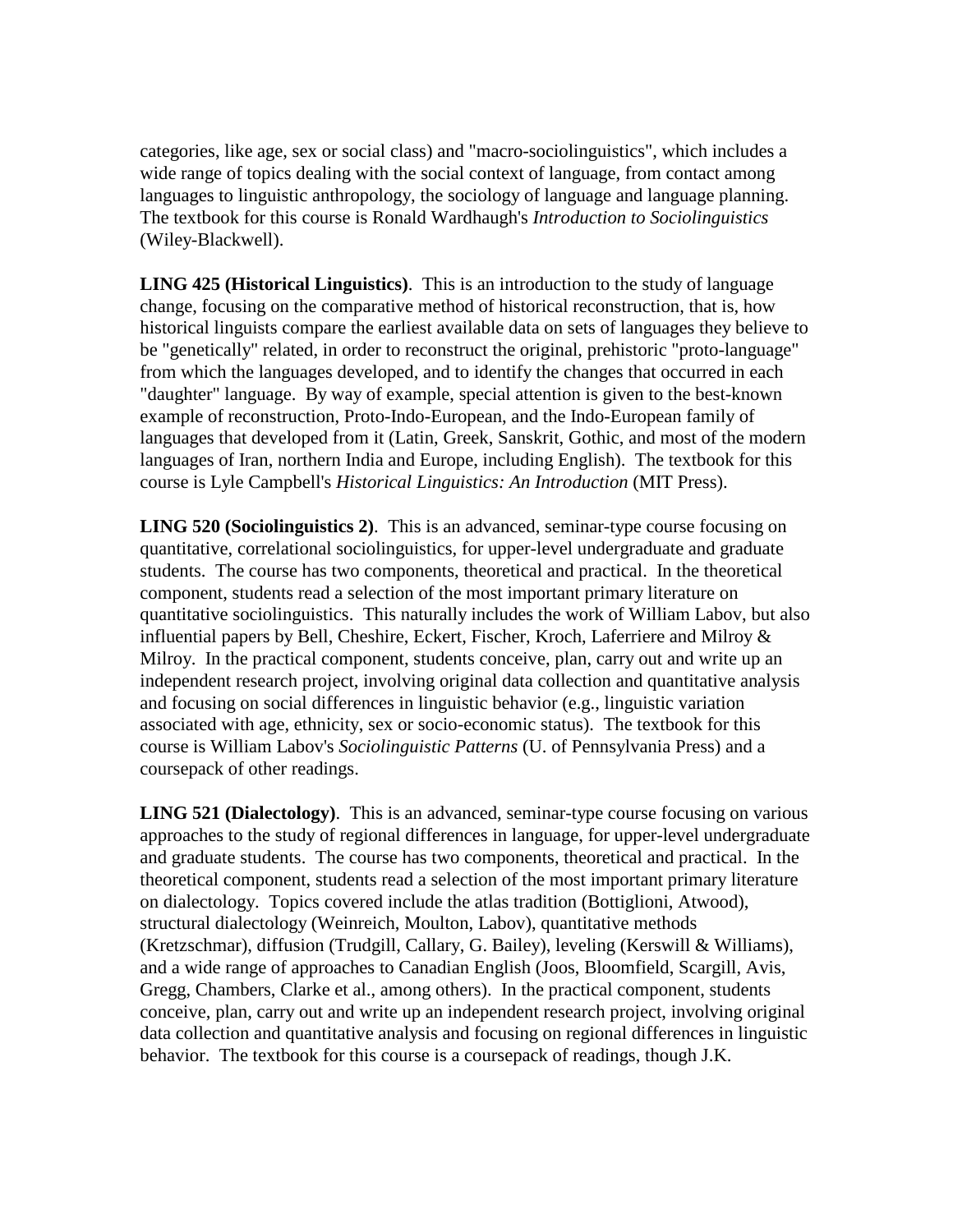Chambers' and Peter Trudgill's *Dialectology* (Cambridge U. Press) is also suggested as a supplementary text.

**Other courses**. In addition to these regular offerings, I have occasionally taught LING 330 (Phonetics), LING 480 (Honors Thesis), LING 481 (Joint-Honors Thesis) and LING 488 (Independent Study). A new course focusing on Canadian English is under development and should be offered for the first time in Fall, 2011.

# <span id="page-4-0"></span>**Biography**

I was born in 1964 in Northfield, Minnesota, to a Canadian father and a British mother. The mixture of American English in the community and Canadian and British English at home during my early childhood may have had something to do with my lifelong interest in dialect variation.

From the age of 7, I grew up in Edmonton, Alberta, where my father, Einer Boberg, was a professor of speech pathology at the University of Alberta (an expert on the treatment of stuttering). I attended public schools in Edmonton, then enrolled as a Romance Languages major (Honors French and Spanish) at the University of Alberta in 1982. My interests then shifted to politics and government, so that when I graduated in 1986, it was with a B.A. (with Distinction) in Political Science, with a minor in German.

Following graduation, I worked briefly for the Government of Alberta in Edmonton and on Parliament Hill in Ottawa, then spent three years writing strategic reports on the telecommunications industry for a small consulting company in Toronto. I liked the academic aspect of this work, but wanted to get back to my interest in language, so I decided to return to school, to study linguistics.

My first linguistic training came from the University of Alberta, where I returned for a year (1990-91) as a special student, taking courses that provided me with the equivalent of a major in Linguistics. On the basis of this work, I applied to several graduate programs. I decided to attend the University of Pennsylvania, in Philadelphia, when William Labov invited me to join his lab there in 1991.

During my time at Penn, Labov, Sharon Ash and I began the project that would dominate the early part of my career in linguistics: the *Atlas of North American English: Phonetics, Phonology and Sound Change* (Berlin: Mouton de Gruyter). This involved recorded telephone interviews with over 700 randomly-selected people across the continent, and acoustic analysis of about half of those. I was the primary acoustic analyst on the project, but also participated in project planning and conception, and later collaborated with Labov in writing the *Atlas*, which, when published in 2006, would provide the first